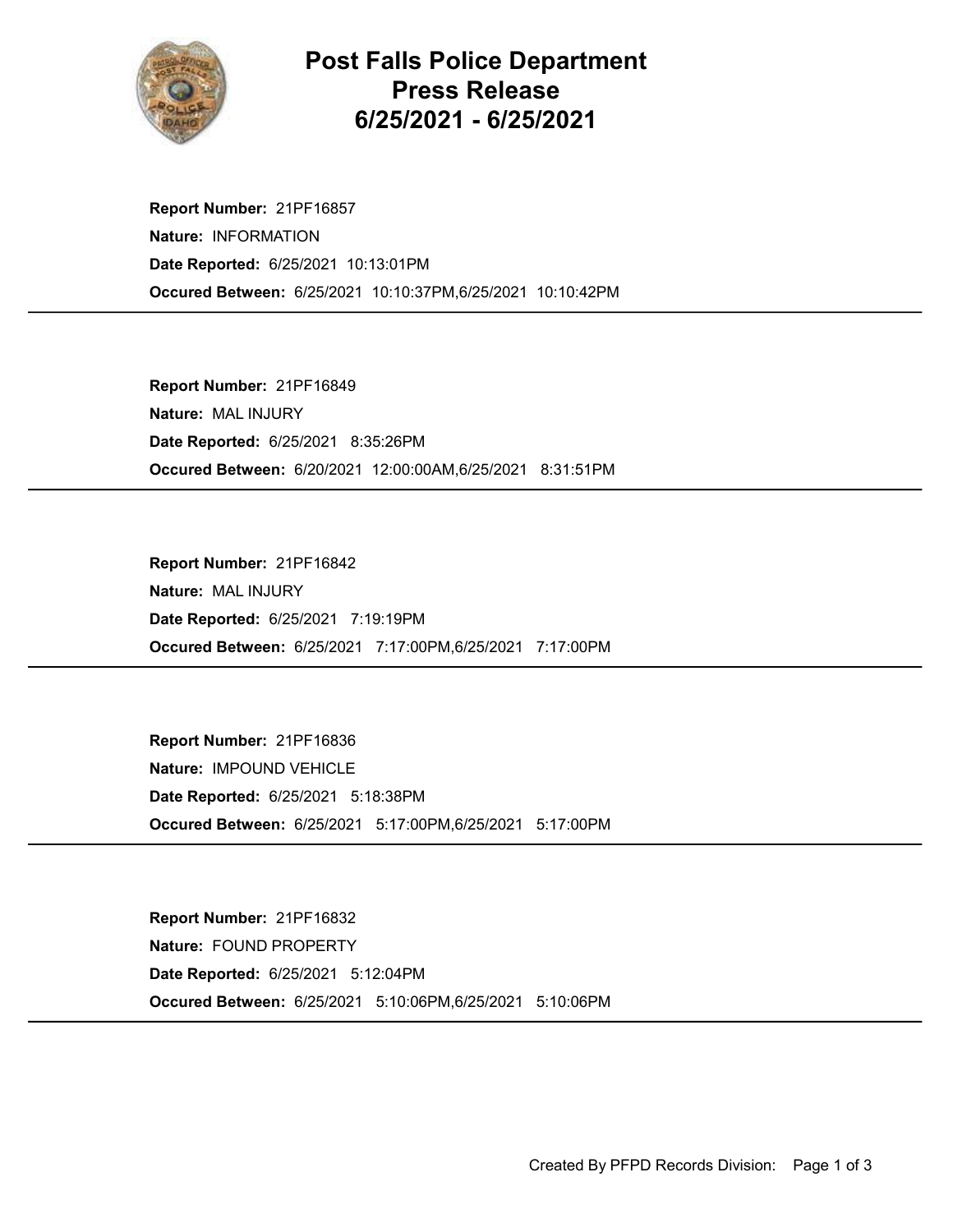Occured Between: 6/25/2021 4:09:14PM,6/25/2021 4:09:14PM Report Number: 21PF16818 Nature: SEX OFFENSE Date Reported: 6/25/2021 4:09:46PM

Occured Between: 6/25/2021 3:55:33PM,6/25/2021 3:55:36PM Report Number: 21PF16813 Nature: PROTECTIVE CUST Date Reported: 6/25/2021 3:56:32PM

Occured Between: 6/25/2021 3:00:00PM,6/25/2021 3:02:21PM Report Number: 21PF16805 Nature: ACCIDENT PD Date Reported: 6/25/2021 3:02:53PM

Occured Between: 6/25/2021 11:49:04AM,6/25/2021 11:49:09AM Report Number: 21PF16790 Nature: ACCIDENT PD Date Reported: 6/25/2021 11:50:24AM

Occured Between: 6/25/2021 11:26:26AM,6/25/2021 11:26:26AM Report Number: 21PF16788 Nature: AGENCY ASSIST Date Reported: 6/25/2021 11:27:09AM

Occured Between: 5/17/2021 3:00:00PM,6/25/2021 12:01:56PM Report Number: 21PF16793 Nature: HARASSMENT Date Reported: 6/25/2021 10:30:00AM